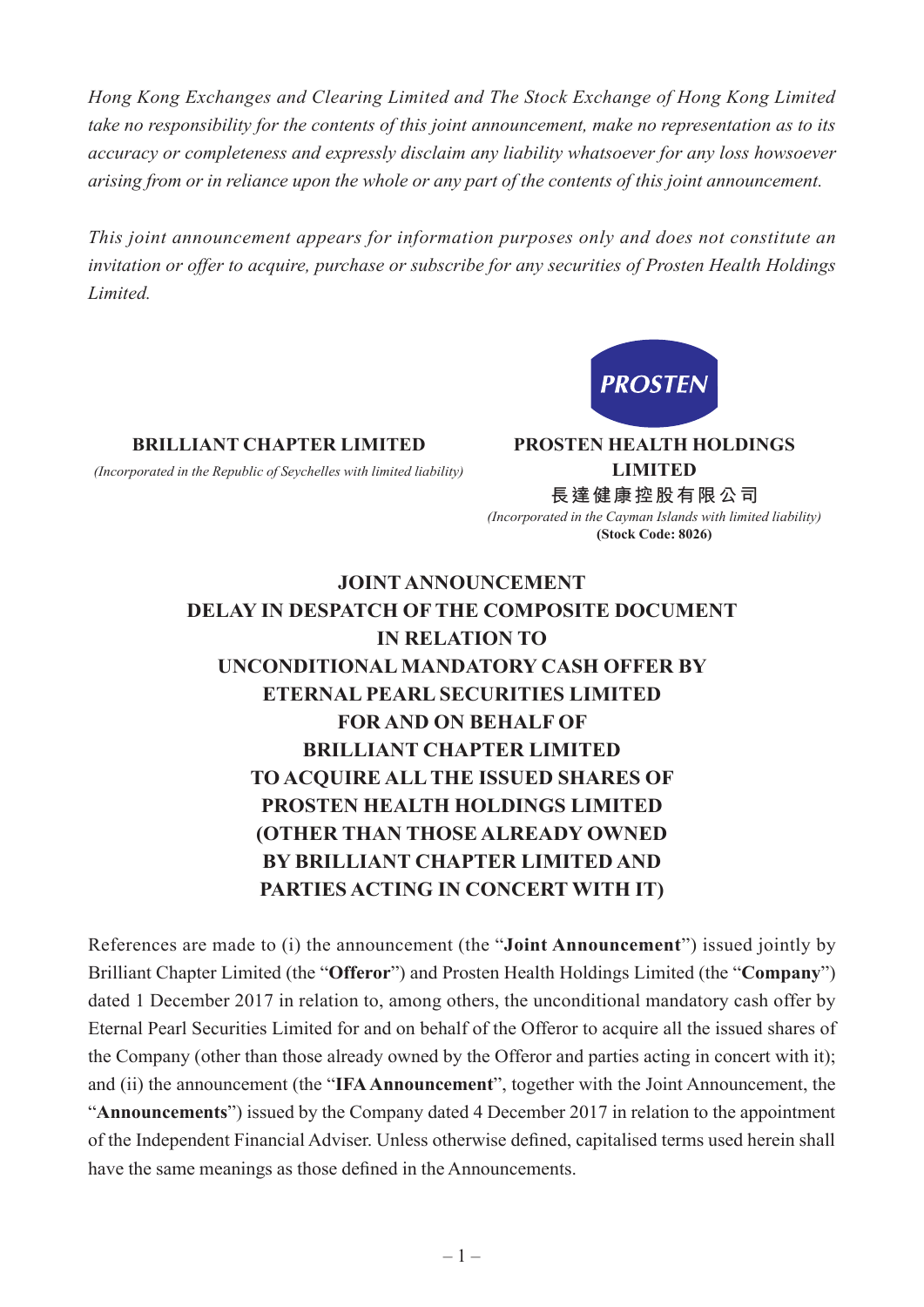## **DELAY IN DESPATCH OF THE COMPOSITE DOCUMENT**

It is the intention of the respective boards of directors of the Offeror and the Company to combine the offer document and the offeree board circular into the Composite Document in accordance with the Takeovers Code. Pursuant to Rule 8.2 of the Takeovers Code, the Composite Document is expected to be despatched within 21 days of the date of the Joint Announcement (i.e. on or before 22 December 2017) or such later date as may be permitted by the Takeovers Code and approved by the Executive in compliance with the requirements of the Takeovers Code and other applicable regulations.

As additional time is required by the Offeror and the Company to finalise certain information to be included in the Composite Document (including but not limited to the letter from Eternal Pearl, letter from the Board and the financial information of the Group), an application was made to the Executive pursuant to Rule 8.2 of the Takeovers Code for its consent to extend the deadline for the despatch of the Composite Document (together with the form of acceptance and transfer) to a date on or before 12 January 2018.

The Executive has indicated that it is minded to grant consent for such extension.

Further announcement(s) will be made jointly by the Offeror and the Company when the Composite Document (together with the form of acceptance and transfer) are despatched.

## **WARNING**

**The Directors make no recommendation as to the fairness or reasonableness of the Offer or as to the acceptance of the Offer, and strongly recommend the Independent Shareholders not to form a view on the Offer unless and until they have received and read the Composite Document, including the recommendation of the Independent Board Committee in respect of the Offer and the letter of advice from the independent financial adviser.**

**Shareholders and potential investors of the Company are advised to exercise caution when dealing in the relevant securities of the Company, and if they are in any doubt about their position, they should consult their professional advisers as and when appropriate.**

By order of the board By order of the Board **Brilliant Chapter Limited Prosten Health Holdings Limited Zhang Chun Hua Xu Zhigang** *Director Chairman and executive Director*

Hong Kong, 22 December 2017